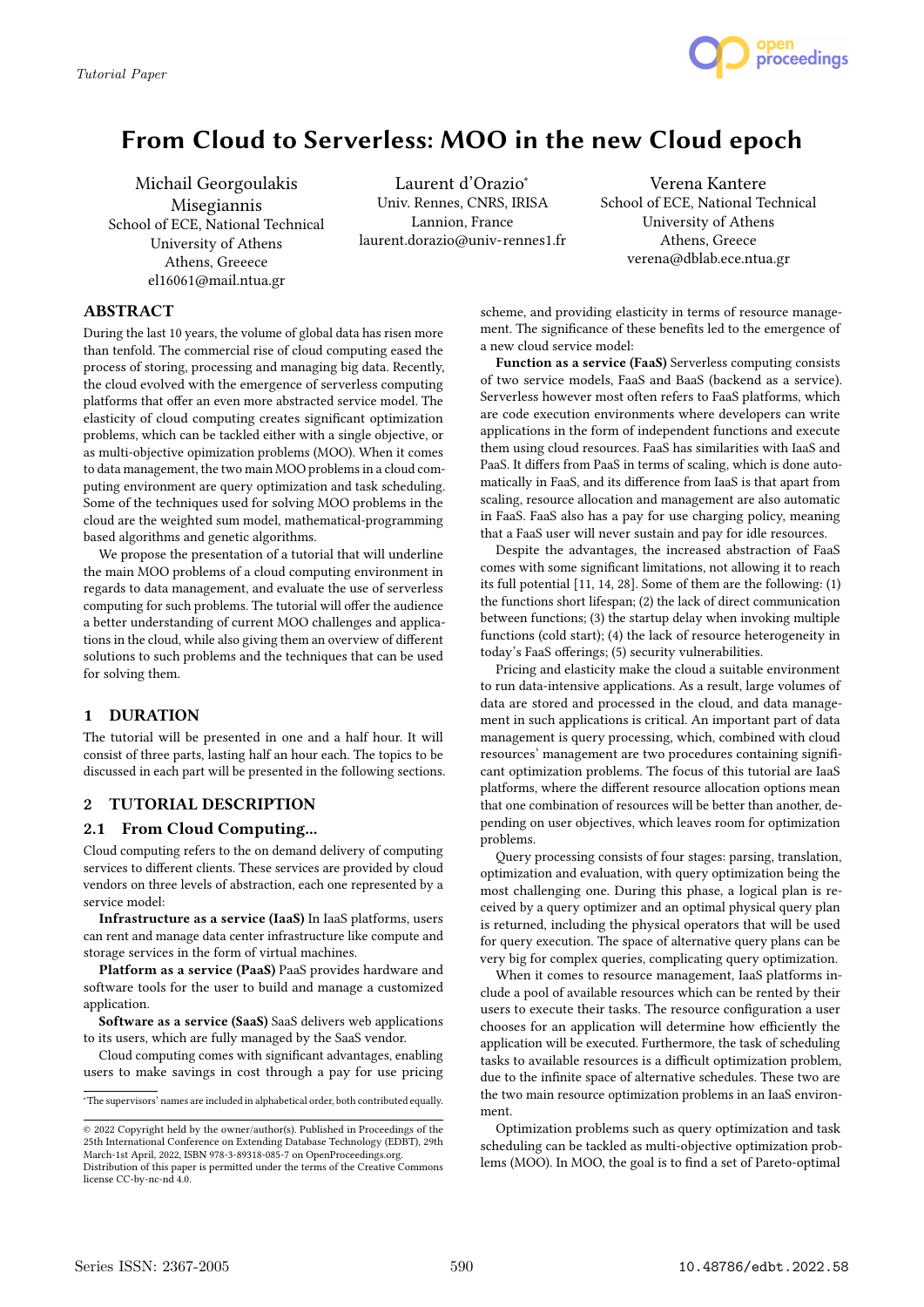solutions, which are solutions that cannot be improved in any of the objectives without degrading at least one of the other objectives. The different optimization goals considered for the aforementioned data and resource management problems can be the following: (1) execution time, the primal optimization objective in related MOO works (2) monetary cost, another important factor in cloud computing [10, 13, 18, 24] (3) energy consumption, closely related to monetary cost [23, 26] (4) result precision,which can be critical in cases where decision making has to happen quickly [1, 27].

Multi-objective query (MOQO) and resource optimization have been the basis of numerous research works, which will be analysed in the following sections. Most of of these works are based on IaaS platforms where decision making on resources complicates optimization problems.

#### 2.2 ...To Serverless Computing

As FaaS built on some of the cloud's existing advantages, the same optimization problems occur there, offering new opportunities to benefit from when solving them:

Even more cost, energy savings By using a FaaS platform to solve MOO problems, users will pay less in many cases, due to its event-driven charging policy. In the same manner, cloud providers will save energy by not sustaining idle resources and will also have economic benefits.

Handling of massively parallel tasks Massively parallel applications are a good fit for serverless platforms [11], as they exploit their autoscaling feature, and requests need not communicate with each other. When considering data management and querying in the cloud, data-intensive database queries requiring processing over a distributed data set can be a good serverless fit, as their tasks can be parellelized and almost no data shipping between serverless functions will be required.

Response to interactive analytics Serverless has also proven to be a good fit for other data-intensive applications like interactive analytics, and subsequently is suitable for optimizing interactive queries [19].

However, the aforementioned limitations of serverless mean that the serverless paradigm also comes with significant obstacles concerning MOO in data management scenarios:

Data Shuffling Data shuffling is the most commonly used communication pattern in distributed query processing to transfer data across stages. In serverless computing, functions are stateless and do not communicate. Consequently, intermediate data between stages needs to be stored in persistent storage systems like Amazon S3 [19, 21], and accessing it each time comes with significant overhead. Slow data shuffling is a big obstacle for distributed query processing, having a negative impact on query execution time.

Lack of control over resources From a user perspective, the fact that there is zero control over computing resources and task scheduling means that the optimization challenges they offer are also abstracted by the users and rely on FaaS vendors' methods, which makes the need for quality solutions critical.

Short term tasks only Serverless functions have a short lifespan. In AWS Lambda, this limit is 15 minutes [17]. As a result, they cannot be used for long-running tasks like complex analytical queries, limiting even more the queries that can leverage the serverless paradigm.

Security Issues Security is also an open issue in serverless. Existing platforms present some vulnerabilities due to increased

co-residency, as well as higher leak probability because of increased network communication.

Serverless might be gaining ground, however at the moment the areas where FaaS performs better and overcomes traditional, VM-based IaaS are still limited [2]. MOQO and resource optimization problems in IaaS have been a hot research topic with numerous contributions.

#### 2.3 Techniques and Motivations

Solving MOO problems comes with a set of challenges most of which concern the generation of Pareto optimal solutions. An MOO problem can be efficiently tackled by producing a good number of Pareto optimal solutions which are diverse enough to provide a good coverage of the Pareto front

In order to respond to this challenge, a lot of MOO techniques have been used. Multi-objective optimization methods can be divided into four classes depending on the decision making involved.

No preference methods The goal is to find a relevant set of Pareto optimal solutions providing different trade-offs, and no decision making is involved.

A priori methods The decision maker has provided his/her weighted objectives and then a single solution best satisfying these preferences is returned.

A posteriori methods The two aforementioned techniques are combined, as a representative set of Pareto optimal solutions is first found, and then it is up to the decision maker to select the most suitable for him.

Interactive methods The decision maker iteratively searches for his/her preferred solutions, each time providing the system with information to specify and improve the quality of proposed trade-offs and solutions. It is up to the decision maker to stop the search and pick a solution.

When optimization happens a priori, MOO is usually tackled with a scalarized method, which translates the MOO problem to a SOO problem with Pareto optimal solutions. When decision making happens in the end, an MOO problem is tackled either with a mathematical-programming based method, or with an evolutionary method that involves a genetic algorithm.

Scalarized Methods The most typical scalarized method is linear scalarization, also known as the weighted sum model. With the use of a weighted sum model (WS), a MOO problem is transformed into a single objective one, by distributing a number of preference weights into the objectives [8, 10, 25]. It calculates the optimal plan for a number of weight distributions, and returns a Pareto plan set (PPS). WS can find every point on the Pareto-optimal front for a convex problem, however this is not the case for non-convex problems, where the WS approach can miss some Pareto-optimal points. A slight fixup method to this is the e-constraint method which is similar to the weighted sum, but it repeatedly adds constraints to all but one objective, forcing this way the generation of more diverse solutions [5].

Mathematical-programming based Methods A common class of a posteriori MOO methods are mathematical programming based ones where an algorithm is implemented and run repeatedly. After each loop, a Pareto optimal solution is produced. This algorithm can be exhaustive [16, 27], linear programmingbased [15], probabilistic [16], greedy [16], or incremental [26]. Those algorithms usually solve the multi-objective optimization problem by constructing several scalarizations.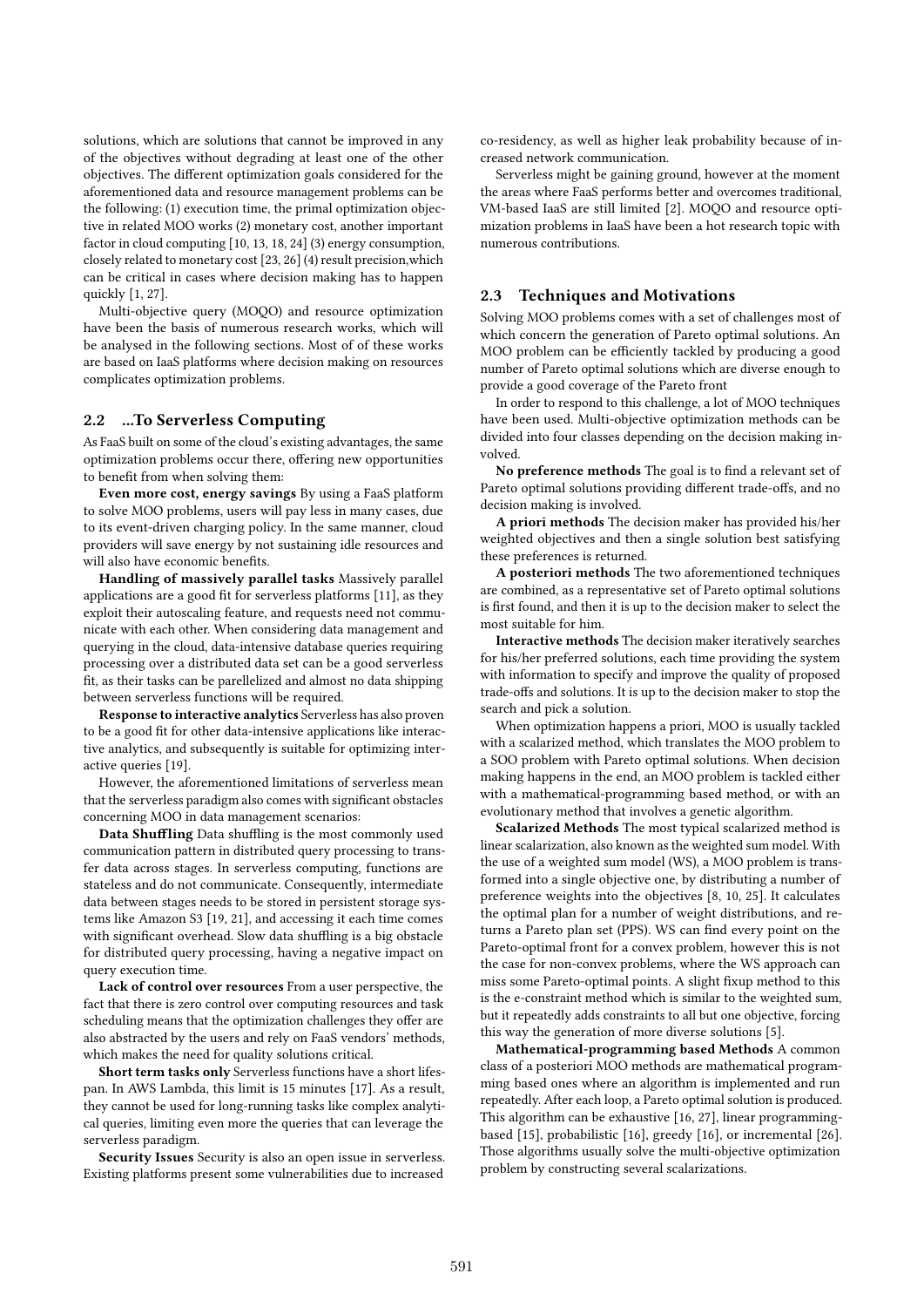Evolutionary Methods The other class of a posteriori MOO methods are evolutionary ones, where one run of a genetic algorithm produces a set of Pareto optimal solutions. Non-dominated Sorting Genetic Algorithm-II (NSGA-II) is probably the most popular choice [4, 23] or basis for new algorithms [18, 20], with interesting alternatives having considered SPEA2 [4], particle swarm optimization [3], techniques based on simulated annealing [7], and ant colony optimization [22]. Genetic algorithms are a good fit for tackling MOO problems, as they generate sets of solutions with a parallel search, they can apply techniques like niching in order to ensure the divergence of solutions, and finally the parallelism achieved through evolutionary algorithms' operators can provide a better search speed. However, in some cases the convergence of the algorithm (and consequently the Pareto optimality of the solution set) cannot be guaranteed and measured, and might depend on the initial solutions provided. [6].

Most of the works mentioned aim to optimize query execution time alongside monetary cost, however other MOO works aim to reduce energy consumption alongside latency [23, 26], and others including result precision in their use case scenarios [27], or having error percentage constraints alongside time constraints [1]. Most works involved two or three objectives, with the exception of some more generic solutions having used up to 9 optimization metrics

The target environment of most research works is IaaS platforms. However, there have also emerged works studying scheduling in FaaS environments [4, 12], and more are expected to appear in the future, as serverless steadily gains ground in the cloud landscape [25].

#### 2.4 Usecases and Applications

In this section, we present some exemplary systems using the presented techniques as well as the use cases that they support:

Weighted Sum Model Normalized Weighted Sum Model (NWSM) [9, 10] is a user-interactive MOQO strategy based on a modified weighted sum model and is used to achieve MOO in a mobile-cloud database environment, able to take into account 3 cost objectives: query latency, monetary cost, and mobile device energy consumption. By using NWSA, the user assigns weights of importance to each of the 3 objectives, which are multiplied with the different metric costs to produce the final cost estimation of a QEP. In the end, the QEP with the lowest score is selected and executed. More recently, Kllapi et al. [15] tackled dataflow optimization with index interleaving algorithms aiming to utilise idle slots in the dataflow execution schedule and build indexes in parallel, without extra delay or cost. In order to include both of the objectives in the optimization process, the weighted sum method is used.

MOO Algorithms Multi-objective parametric query optimization [27] takes a different approach to query optimization, which happens with the use of an exhaustive DP algorithm executing before query runtime, and models queries as functions of parameters. When a query is submitted its parameters are specified, and optimization is completed a posteriori. Real life applications of such technique involve querying cloud databases with a timemoney trade-off. In another work concerning dataflow schedule optimization in the cloud [16], several greedy, probabilistic, and exhaustive optimization algorithms are used to explore the space of alternative schedules, before choosing an optimal one based on a time-money trade-off.

Evolutionary Algorithms Christoforou et al. [4] proposed a new resource management approach in a FaaS platform, based on intelligent techniques and genetic algorithms. Three different algorithms were used to find a set of near-optimal solutions to the MOO problem, and their performance is compared. In another MOO work aiming to reduce energy consumption and makespan [23], the DVFS technique is used to reduce energy consumption, which enables VMs to run at different blends of frequencies and voltages. The MOO is solved with the help of NSGA-II for energy consumption and latency. Finally, Artificial Neural Networks were also used in the genetic algorithms optimization procedure to predict the available resources based on task characteristics.

Other An additional contribution, concerning MOQO came from Karampaglis et al. [13], who introduced the first proposal for a bi-objective query cost model suitable for optimization of queries executed over a multi-cloud environment. It successfully provides estimates of both the expected running time and the monetary cost associated with a query.

### 3 OUTLINE

The tutorial will start with a brief introduction covering and comparing cloud and serverless computing platforms, and evaluating optimization problems in such environmental settings. Then, the focus will be shifted to different techniques applied for solving MOO problems in cloud computing, and then use cases and applications using each technique will be presented and discussed, allowing a comparison study to be made with regards to different techniques. Finally, the tutorial will lead to a discussion on MOO problems in a serverless environment, evaluating the opportunities and limitations the serverless paradigm gives for solving them.

#### 4 GOALS AND OBJECTIVES

The tutorial aims to familiarize the audience with the main MOO challenges the cloud offers, as well as possible techniques to tackle them. The audience will be presented with some successful works on this domain, and their advantages and disadvantages will be evaluated. Finally, the tutorial will encourage a discussion on the future of the cloud with regards to serverless computing.

#### 5 INTENDED AUDIENCE

The tutorial targets a wide audience. People with only basic knowledge regarding the optimization challenges in a cloud landscape will receive all the necessary feedback to understand the current situation with its challenges and opportunities. More familiar members of the audience will also have the chance to participate as common techniques for solving MOO problems will be discussed. A further discussion about their advantages and disadvantages, alongside ideas about the future of the cloud and serverless will enable even experienced users and researchers to gain a good insight on the topic.

#### 6 SHORT BIOGRAPHIES

Michail Georgoulakis Misegiannis is a graduate of the School of Electrical and Computer Engineering in the National Technical University of Athens (NTUA). His research interests include query processing, query optimization and cost modeling which were the basis of his diploma thesis. He is also interested in trends and open problems in cloud computing, as well as data management systems for modern hardware.